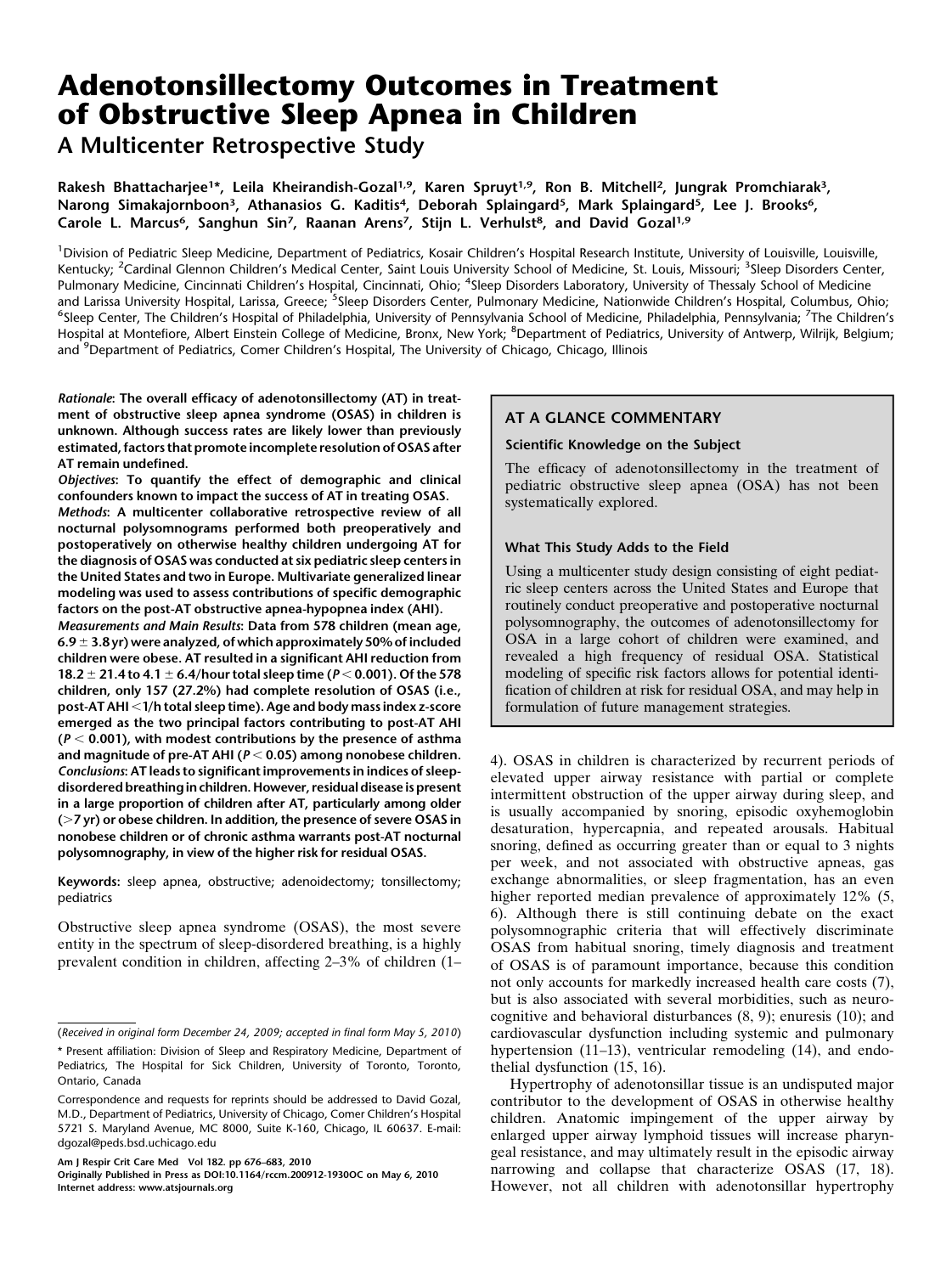

suffer from OSAS. Nevertheless, despite contributions by craniofacial structures, and by genetic and neuromuscular factors, the severity of OSAS has been associated, at least in part, with tonsillar and adenoidal size (19). Accordingly, the practice guidelines established by the American Academy of Pediatricians recommend adenotonsillectomy (AT) as the first line of treatment for childhood OSAS (20). In support of such approach, AT has been shown to lead to significant improvements in most cases of OSAS in children, as reported from several meta-analysis studies (21–23). However, there are few studies examining the overall efficacy and outcomes of AT in pediatric OSAS. Furthermore, there is a paucity of information on the factors that may contribute to the occurrence of residual OSAS post-AT. Thus, the present multicenter collaborative study aimed to delineate factors that may assist in the prediction of the clinical response to AT in children with OSAS through careful retrospective examination of available demographic and polysomnographic information on children who underwent overnight polysomnograms (PSG) before and after AT.

### **METHODS**

Eight pediatric centers routinely performing nocturnal polysomnography on children participated in the study and polysomnographic data were available for 623 children who had sleep studies performed both before and after AT, as follows: Kosair Children's Hospital, Louisville, KY (n = 251); Cardinal Glennon Children's Hospital, Saint Louis, MO  $(n = 112)$ ; Cincinnati Children's Hospital, Cincinnati, OH  $(n = 80)$ ; Larissa University Hospital, Larissa, Greece (n = 70); Nationwide Children's Hospital, Columbus, OH ( $n = 44$ ); Children's Hospital of Philadelphia, Philadelphia, PA ( $n = 23$ ); Montefiore Medical Center, Bronx, NY  $(n = 23)$ ; and Antwerp University Hospital, Wilrijk, Belgium  $(n = 20)$ . All six American sites were accredited by the American Academy of Sleep Medicine. The data collected from four of the eight sites included in the study represented prospective clinical routines of repeating overnight sleep studies after AT irrespective of patient history or symptoms, accounting for 513 children (82% of the data). Data collection commenced July 2007 and was terminated September 2008. For all eight centers, approval of the study by an Institutional Review Board or equivalent was obtained through a waiver of patient consent for this retrospective study.

Post-AT PSG deemed appropriate for analysis were those repeated greater than 40 days after the date of surgery (to minimize confounding effects of postoperative swelling and healing), and those less than 720 days, to minimize the effect of potential adenoidal regrowth.

All centers used a standardized datasheet template for patient chart data extraction that included specific demographic variables and polysomnography data. However, because of lack of standardization

on patient charting procedures and sleep study reports, missing data points occurred. Each center's principal investigator defined data pertaining to ethnicity.

Body mass index (BMI) was calculated from measured height and weight in the records and BMI z-score was computed using Centers for Disease Control and Prevention 2000 growth standards (www.cdc.gov/ growthcharts) and online software (www.cdc.gov/epiinfo). A BMI z-score greater than  $1.65$  ( $>95$ th percentile) was considered as fulfilling obese criteria. BMI data were collected at the time of the pre-AT and post-AT PSGs when available.

Of note, although variations in the conductance and scoring of nocturnal polysomnography among the eight centers were present, post hoc analysis of sleep study data was standardized as follows. The proportion of time spent in each sleep stage was expressed as a percentage of total sleep time (TST). Central, obstructive, and mixed apneic events were counted. Obstructive apneas are defined as the absence of airflow with continued chest wall and abdominal movement for duration of at least two breaths (24, 25). Hypopneas are defined as a decrease in oronasal flow of greater than or equal to 50% with a corresponding decrease in Spo<sub>2</sub> of 3% or more or EEG arousal (25, 26). The obstructive apnea hypopnea index (AHI) was defined as the number of obstructive apneas and hypopneas per hour of TST. Arousals were defined as recommended by the American Sleep Disorders Association Task Force report and included respiratory-

TABLE 1. DEMOGRAPHIC SUMMARY OF ALL CHILDREN UNDERGOING ADENOTONSILLECTOMY FOR OBSTRUCTIVE SLEEP APNEA SYNDROME

| Number of subjects                                                                        | 578             |
|-------------------------------------------------------------------------------------------|-----------------|
| Mean age, yr (n = 578)                                                                    | $6.9 \pm 3.8$   |
| Age range                                                                                 | 8 mo-18 yr      |
| Number of males ( $n = 578$ )                                                             | 355 (61.4%)     |
| Mean body mass index z-score ( $n = 471$ )                                                | $1.35 \pm 1.74$ |
| Number of obese children (body mass index                                                 | 238 (50.6%)     |
| z-score $>1.65$ )                                                                         |                 |
| Ethnicity ( $n = 551$ )                                                                   |                 |
| White                                                                                     | 332 (60.3%)     |
| African American                                                                          | 127 (23%)       |
| Hispanic                                                                                  | 69 (12.5%)      |
| Other                                                                                     | 23 (4.2%)       |
| Asthma (n = 459)                                                                          | 136 (29.6%)     |
| Allergic rhinitis ( $n = 537$ )                                                           | 212 (39.5%)     |
| Family history of obstructive sleep apnea<br>syndrome ( $n = 355$ )                       | 105 (29.5%)     |
| Prematurity ( $n = 413$ )                                                                 | 64 (15.5%)      |
| Number of days between preadenotonsillectomy<br>and postadenotonsillectomy polysomnograms | $209 \pm 125.9$ |

Availability of demographic data from patient charts is revealed in parentheses. All data expressed as mean  $\pm$  SD.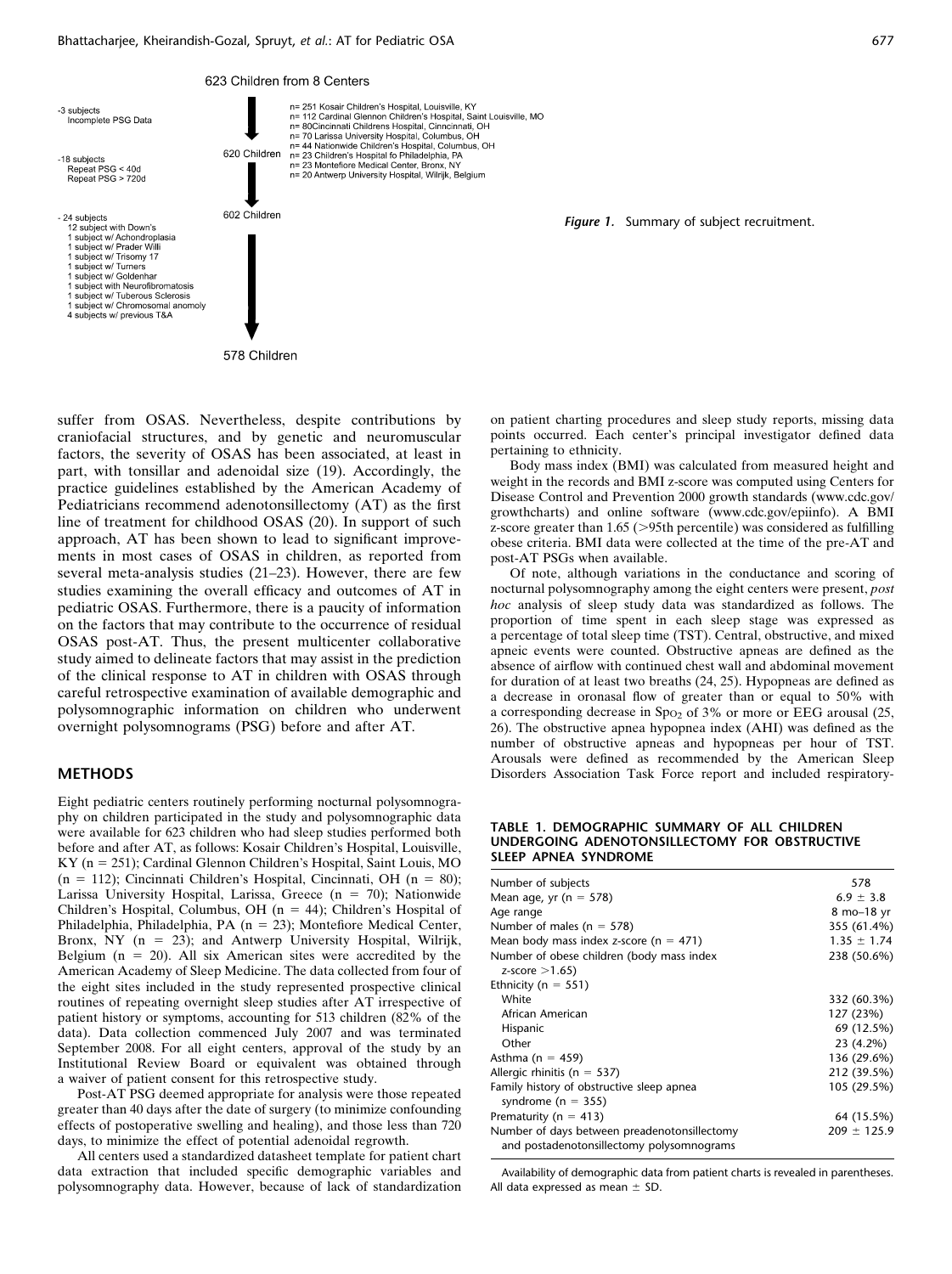TABLE 2. POLYSOMNOGRAPHIC DATA IN ALL CHILDREN UNDERGOING ADENOTONSILLECTOMY FOR OBSTRUCTIVE SLEEP APNEA SYNDROME

| Variable                                              | Preadenotonsillectomy | Postadenotonsillectomy | P Value   |
|-------------------------------------------------------|-----------------------|------------------------|-----------|
| Sleep efficiency, % ( $n = 397$ )                     | $83.8 \pm 11.2$       | $85.5 \pm 11$          | < 0.001   |
| Sleep onset latency, min ( $n = 393$ )                | $29.8 \pm 38.3$       | $27.4 \pm 33.9$        | $= 0.264$ |
| Number of awakenings, no. ( $n = 300$ )               | $12.9 \pm 11$         | $10.6 \pm 8.2$         | < 0.001   |
| Wake after sleep onset, % of TST $(n = 397)$          | $13.4 \pm 37.7$       | $9.2 \pm 11$           | $= 0.113$ |
| REM onset latency, min ( $n = 371$ )                  | $157.6 \pm 97$        | $155.7 \pm 80.5$       | $= 0.719$ |
| Stage 1 sleep, % of TST ( $n = 394$ )                 | $6.8 \pm 8$           | $5.6 \pm 5.2$          | $= 0.002$ |
| Stage 2 sleep, % of TST ( $n = 394$ )                 | $43.3 \pm 12.5$       | $45.8 \pm 27.3$        | $= 0.075$ |
| Stage 3 sleep, % of TST ( $n = 394$ )                 | $7.8 \pm 7.2$         | $8.5 \pm 11.2$         | $= 0.151$ |
| Stage 4 sleep, % of TST $(n = 394)$                   | $20.5 \pm 9.9$        | $21.5 \pm 11.7$        | $= 0.134$ |
| Stage REM sleep, % of TST ( $n = 507$ )               | $16.6 \pm 7.4$        | $16.8 \pm 7.1$         | $= 0.380$ |
| Total no. of obstructive hypopneas ( $n = 408$ )      | $90.7 \pm 100.3$      | $25.5 \pm 38.8$        | < 0.001   |
| Total no. of obstructive apneas ( $n = 408$ )         | $37.9 \pm 69.2$       | $5.8 \pm 20$           | < 0.001   |
| Apnea-hypopnea index, events/h TST ( $n = 578$ )      | $18.2 \pm 21.4$       | $4.1 \pm 6.4$          | < 0.001   |
| Obstructive apnea index, events/h TST ( $n = 476$ )   | $6 \pm 10.3$          | $1.3 \pm 4.4$          | < 0.001   |
| Total apnea index, events/h TST ( $n = 420$ )         | $6.7 \pm 10.7$        | $1.6 \pm 3.3$          | < 0.001   |
| Respiratory arousal index, events/h TST ( $n = 173$ ) | $7.7 \pm 8.1$         | $2.4 \pm 3$            | < 0.001   |
| Total arousal index, events/h TST ( $n = 285$ )       | $14.8 \pm 16.2$       | $9.8 \pm 6$            | < 0.001   |
| Oxygen saturation nadir, % ( $n = 493$ )              | $80.2 \pm 13.1$       | $86.2 \pm 8.3$         | < 0.001   |

Definition of abbreviation:  $TST = total$  sleep time.

Availability of polysomnographic data from patient charts is revealed in parentheses. All data expressed as mean  $\pm$  SD.

related (occurring immediately after an apnea, hypopnea, or snore) and spontaneous arousals. Arousals were expressed as the total number of arousals per hour of sleep time (26, 27).

#### Data Analysis

Because data from several centers were compiled, missing value analyses were performed, and the latter revealed no specific patterns. However, 18.7% pre-AT and 33% post-AT BMI z-scores of the total sample of 578 cases were missing. Therefore, these missing data points were substituted by a plausible value generated by regression-type analyses. In other words, missing data points were ''filled in'' by values generated from the original existing data points after 1,000 iterations. Imputation inferences are based on the observed data likelihood that links the observed data and the specified imputation model (i.e., ''filled in'' BMI z-score generation from age, AHI, time between PSG data, which were collected for each individual, and the existing BMI z-scores). Of note, subsequent comparison analyses resulted in no statistical discrepancies between the nonimputed and imputed BMI z-scores.

Descriptive statistics were performed by conventional statistical analysis. To level out the potential effect on AHI post-AT caused by the large spread in age and BMI z-score at the second PSG, we corrected the AHI post-AT for these potential confounders. This corrected AHI post-AT (post-AT AHI, hereafter) is the dependent variable in our generalized linear modeling (GLZ; with normal distribution, log link function). GLZ is a generalization of the regression model for dependent variables, which are linearly or nonlinearly related to the independent variables. The Wald statistic and residual analysis express the fit of the model. All analyses were performed with StatSoft (2008; STATISTICA data analysis software system, version 8.0., www.statsoft.com).

#### TABLE 3. SUMMARY OF DEMOGRAPHIC FACTORS INFLUENCING PREDICTING POSTADENOTONSILLECTOMY APNEA–HYPOPNEA INDEX

|                                            | <b>Wald Statistic</b> | P Value |
|--------------------------------------------|-----------------------|---------|
| Age                                        | 14,400                | < 0.001 |
| Body mass index z-score                    | 1,905                 | < 0.001 |
| Asthma                                     | 6                     | 0.017   |
| Preadenotonsillectomy apnea-hypopnea index | 4                     | 0.041   |
| Sex                                        | 3                     | 0.106   |
| Allergic rhinitis                          | $\Omega$              | 0.520   |
| Ethnicity                                  | 0                     | 0.793   |

## RESULTS

Of the 623 children, data on 45 subjects were excluded, leaving a total of 578 (Figure 1). Reasons for exclusions included the following: five children had nocturnal polysomnographic studies performed less than 30 days after AT, whereas 13 children had sleep studies more than 720 days after AT. An additional four children were excluded because of repeated AT. Twenty children were excluded because of underlying exclusionary medical conditions, namely Down syndrome ( $n = 12$ ); achondroplasia (n = 1); Prader-Willi syndrome (n = 1); trisomy-17 mosaic ( $n = 1$ ); Turner syndrome ( $n = 1$ ); Goldenhar syndrome  $(n = 1)$ ; neurofibromatosis type-1  $(n = 1)$ ; and tuberous sclerosis  $(n = 1)$ . Finally, three subjects were excluded because of missing polysomnographic data. All children undergoing PSG and AT were for symptoms and treatment of OSAS, respectively.

A summary of the pertinent demographic information for all children who were included in the final analysis is provided in Table 1. Although age ranged from 8 months to 18 years, the mean age of the cohort was  $6.9 \pm 3.8$  years, and 528 (91.3%) of the 578 children were less than 13 years old. BMI information was available for only 471 children, among whom 50.6% fulfilled obesity criteria. Demographic data pertaining to ethnicity were available in 551 children, and revealed that most of the children (60.3%) were white.

Post-AT sleep studies were associated with significant improvements in the major indices of sleep architecture, with significantly fewer numbers of nighttime awakenings and significant improvements in sleep efficiency, although no significant differences were seen in percent of REM stage during sleep (Table 2). Similarly, significant improvements were seen in all major respiratory indices, including obstructive AHI, total

#### TABLE 4. INFLUENCE OF DEMOGRAPHIC FACTORS IN OBESE CHILDREN

|                                            | <b>Wald Statistic</b> | P Value |
|--------------------------------------------|-----------------------|---------|
| Aqe                                        | 9.574                 | < 0.001 |
| Body mass index z-score                    | 358                   | < 0.001 |
| Asthma                                     | 0.1                   | 0.809   |
| Preadenotonsillectomy apnea-hypopnea index | 0.2                   | 0.651   |

Body mass index z-score  $>1.65$ .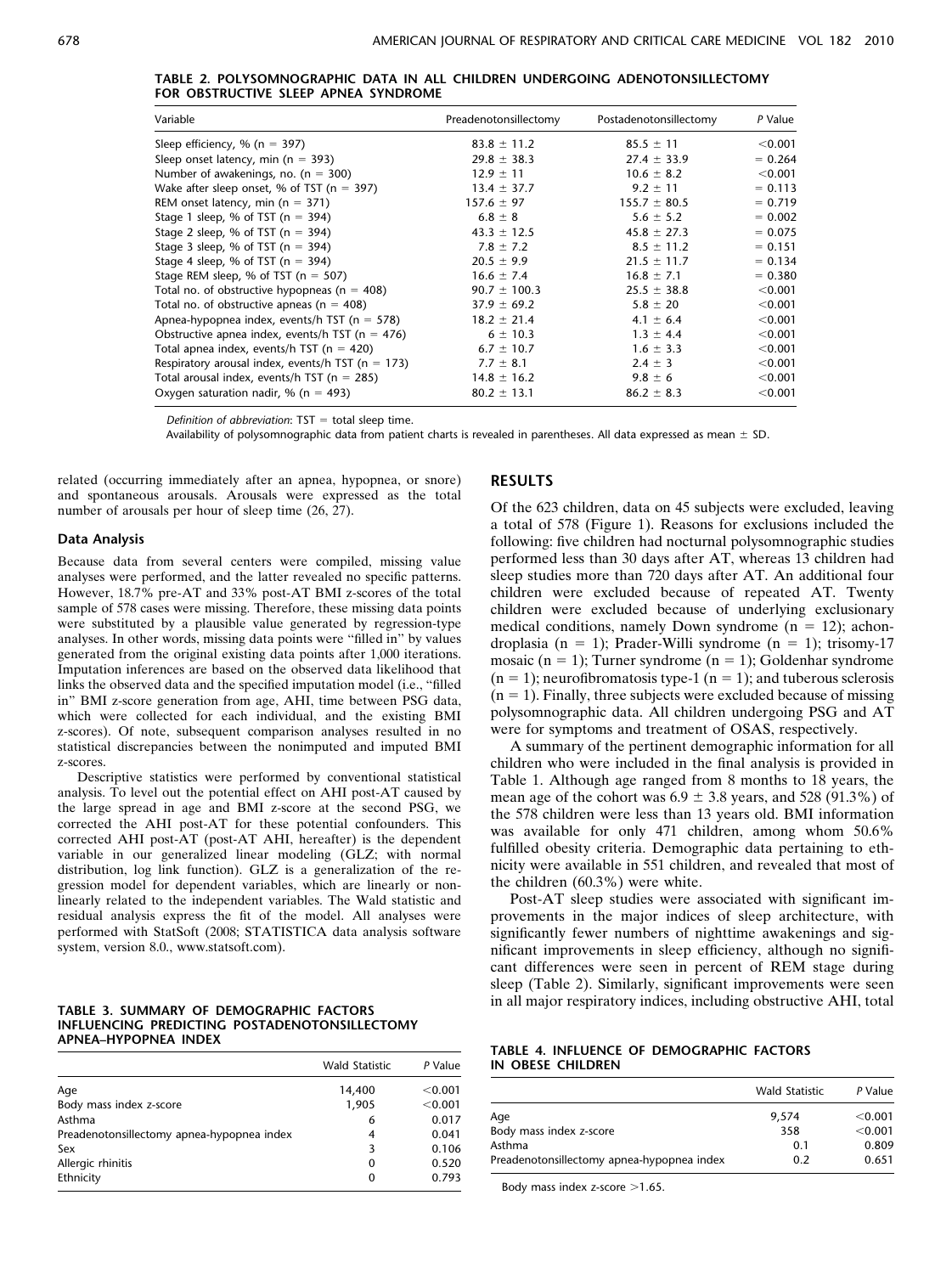

Figure 2. Correlation of body mass index z-score and predicted postadenotonsillectomy apnea-hypopnea index. AHI = apnea-hypopnea index;  $AT =$  adenotonsillectomy;  $BMI = body$  mass index.

number of obstructive events, respiratory arousal index, and nadir oxygen saturation. Of the 578 children, AT resulted in a reduction in AHI in 521 children (90.1%). Despite such improvements, the mean obstructive AHI improved from a pre-AT AHI of 18.2  $\pm$  21.4/hour to a post-AT AHI of 4.1  $\pm$  6.4/hour; the nadir oxygen saturation nadir was  $86.1 \pm 8.4\%$  (i.e., well beyond the boundaries of normative published data) (25, 28). Using an obstructive AHI less than 1/hour TST as the cut-off, we found that only 157 children (27.2%) actually normalized their breathing patterns during sleep. Furthermore, 125 children (21.6%) had a post-AT AHI greater than 5/hour TST, clearly within the universally accepted criteria for OSAS.

Using GLZ we analyzed the predictive value of age, (imputed) BMI z-score, asthma, AHI pre-AT, sex, time elapsed from AT to post-AT PSG, allergic rhinitis, and ethnicity toward the corrected AHI post-AT. Through careful control of all significant variables, prediction of a post-AT in every child is achieved (goodness of fit: Pearson chi square  $= 0.096$ ; P  $\lt$ 0.001), revealing that the factors most significantly associated with elevation of post-AT AHI in order of influence were advancing age  $(>7 \text{ yr})$ ; increasing BMI z-score; presence of asthma; and high severity of pre-AT AHI. No significant interaction effects among predictors emerged (Table 3). Subgroup analysis in obese and nonobese children using the GLZ model showed that the severity of OSAS (pre-AT AHI) and presence of asthma did not exert a significant influence in obese children, in contrast to the significant effect identified in nonobese children (Tables 4 and 5).

As shown in Figure 2, the correlation between BMI z-score and corrected post-AT AHI is significant ( $r = 0.44$ ;  $P < 0.05$ ). Furthermore, when examining the distribution of responses to AT, it becomes apparent that most children who exhibited residual OSAS after AT (i.e., post-AT AHI >5 events/h TST)

TABLE 5. INFLUENCE OF DEMOGRAPHIC FACTORS IN NONOBESE CHILDREN

|                                            | <b>Wald Statistic</b> | P Value |
|--------------------------------------------|-----------------------|---------|
| Age                                        | 4.870                 | < 0.001 |
| Body mass index z-score                    | 315                   | < 0.001 |
| Asthma                                     | 8                     | 0.006   |
| Preadenotonsillectomy apnea-hypopnea index | 6                     | 0.015   |

Body mass index z-score  $\leq 1.65$ .

also fulfilled obesity criteria with 59% of children with post-AT AHI greater than 5 events/hour TST meeting obesity criteria (BMI z-score  $>1.65$ ).

Neither sex nor the presence of allergic rhinitis, prematurity, and family history modified the predicted post-AT AHI. However, the effect of pre-AT AHI (i.e., the severity of underlying OSAS at diagnosis) was significant, even if its relative contribution to the post-AHI prediction was small compared with those of BMI z-score and age. Notwithstanding, the unadjusted effect of pre-AT AHI on post-AT AHI was apparent, particularly among nonobese children (Figures 3 and 4). To examine the reliability of the model in the prediction of post-AT AHI, a Bland-Altman analysis was conducted and is shown in Figure 5.

## **DISCUSSION**

In this multicenter retrospective study, we show that when objective criteria, such as overnight PSG, are used to evaluate the efficacy of AT in children with OSAS, the success rate is well below previous expectations. Although the debate on the role of both presurgical and postsurgical nocturnal PSG in the



Figure 3. Distribution of response to adenotonsillectomy in obese and nonobese children.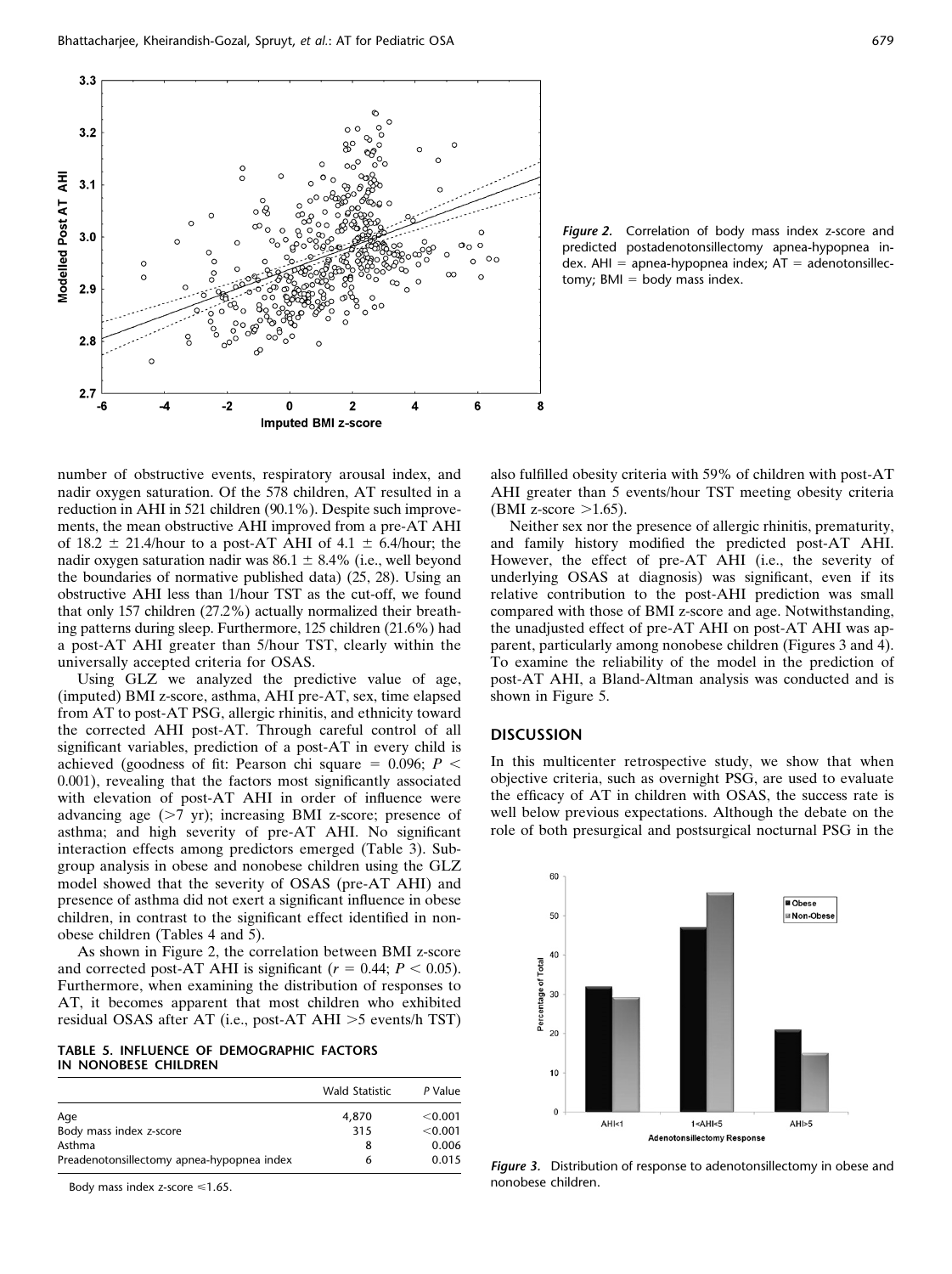

Figure 4. The effect of severity of obstructive sleep apnea (OSA) syndrome in predicting response to adenotonsillectomy (AT). (A) Mild OSA; (B) Moderate OSA; (C) Severe OSA. Cure = post-AT apnea-hypopnea index (AHI)  $<$  1/hr; Mild sleep disordered breathing (mSDB) =  $1/hr <$  post-AT AHI  $<$ 5/hr; Fail = post-AT AHI  $> 5/hr$ .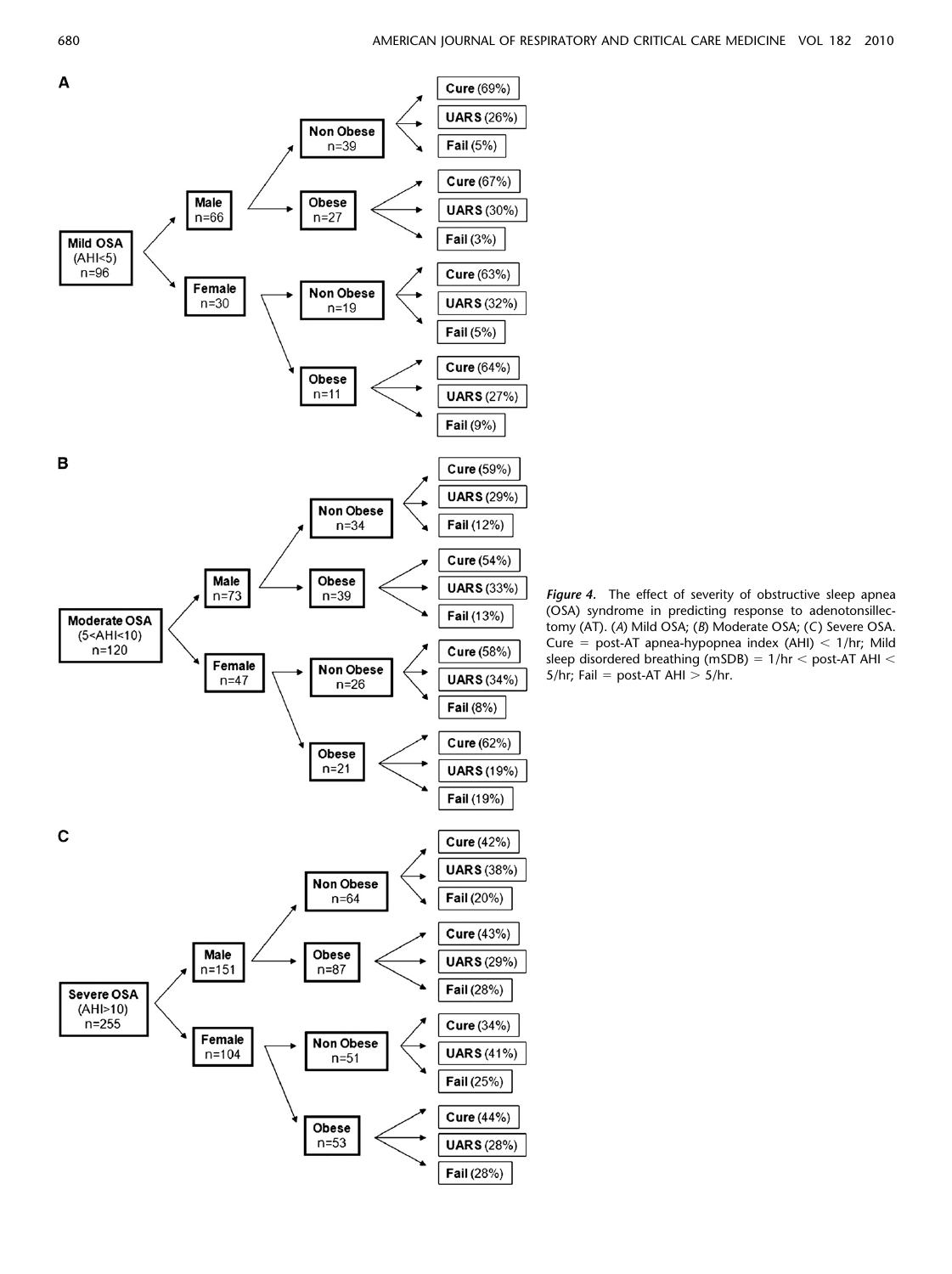



management of children with suspected sleep-disordered breathing (29, 30) is unlikely to be resolved any time soon, our previous findings in 110 consecutive children (31), the current findings on 578 children, and the findings reported in recent meta-analyses (21–23) provide compelling evidence that AT is not uniformly effective in curing OSAS in children, and that in the context of increasing obesity rates in children, the ability of AT to eradicate OSAS needs to be viewed with great skepticism (32).

The relatively large cohort included in the present study enabled critical assessment as to the predictability of residual OSAS after AT. In our generalized linear model, age and BMI z-score emerged as the strongest predictors. In particular for residual OSAS, after careful correction of all underlying confounders, older children and obese children were least likely to respond to AT. These findings should enable clinicians to make judicious use of nocturnal PSG after AT.

Previous studies (31–34) have shown that the severity of underlying OSAS, as determined by the pre-AT AHI, affected the surgical response, although the effect was remarkably small compared with those of age and BMI z-score and was applicable only to the nonobese children. In addition, and to the best of our knowledge, this is the first study to show that the presence of asthma contributes to an increased risk of persistent sleepdisordered breathing post-AT, particularly among nonobese children.

Although several studies have advocated for judicious use of presurgical nocturnal PSG as a means of predicting postsurgical AHI and conversely others have advocated that the nocturnal PSG is superfluous (29, 30), current findings would clearly be aligned with the first group. Indeed, the nocturnal PSG before AT would enable identification of children with primary snoring and treatment of only those children with OSAS in whom AT would be indicated. Furthermore, the PSG would also identify children with mild OSAS in whom the favorable responses to antiinflammatory therapies may obviate the need for AT (35–37). Finally, presurgical AT has been suggested to be necessary in guiding the intraoperative and postoperative management in children undergoing AT (38, 39). Regarding the need for a nocturnal PSG after AT, the current study would advocate for at least judicious implementation of post-AT nocturnal polysomnography. Indeed, although only 27.2% of children normalized their respiratory patterns during sleep as determined by the post-AT PSG, most children had evidence of residual sleep-disordered breathing. Furthermore, indications for administration of antiinflammatory agents when residual OSAS is mild (40) and of course adequate selection of those children needing initiation of continuous positive airway pressure would only be possible by post-AT PSG. More pragmatically, our findings would imply that in children undergoing AT for treatment of OSAS, children who are older, or obese, or nonobese children with asthma or with severe underlying OSAS should all *a priori* undergo postoperative nocturnal PSG after AT.

Some limitations merit discussion. The retrospective design of this study somewhat hampers the validity of recommendations until the results of a carefully conducted, prospective randomized study become available. In the current study, although most of the participating centers advocate for routine post-AT PSG, it is unclear whether similar criteria for such studies were indeed operational, and as such, a skewed population toward increased post-AT nocturnal PSG abnormalities may have occurred particularly if centers selected to repeat PSG in children who were clinically suspected to have residual OSAS. However, we should emphasize that this was not the case among 82% of the subjects.

Several study strengths are worthy of mention. First, this study is the first of its kind multicenter study to examine pre-AT and post-AT nocturnal polysomnography. This multicenter study design yields a very large sample size allowing for the use of a multilogistical regressional model thereby incorporating a large number of confounding factors in predicting surgical response. As shown in the Bland-Altman plot analysis (Figure 5), this model quite effectively predicted the primary study outcome (i.e., postsurgical AHI). Furthermore, the multicenter design most likely improves the generalizability of the study findings. Indeed, the current status of pediatric sleep research draws on a multitude of varying and somewhat conflicting opinions of diagnosis and treatment. The eight centers in this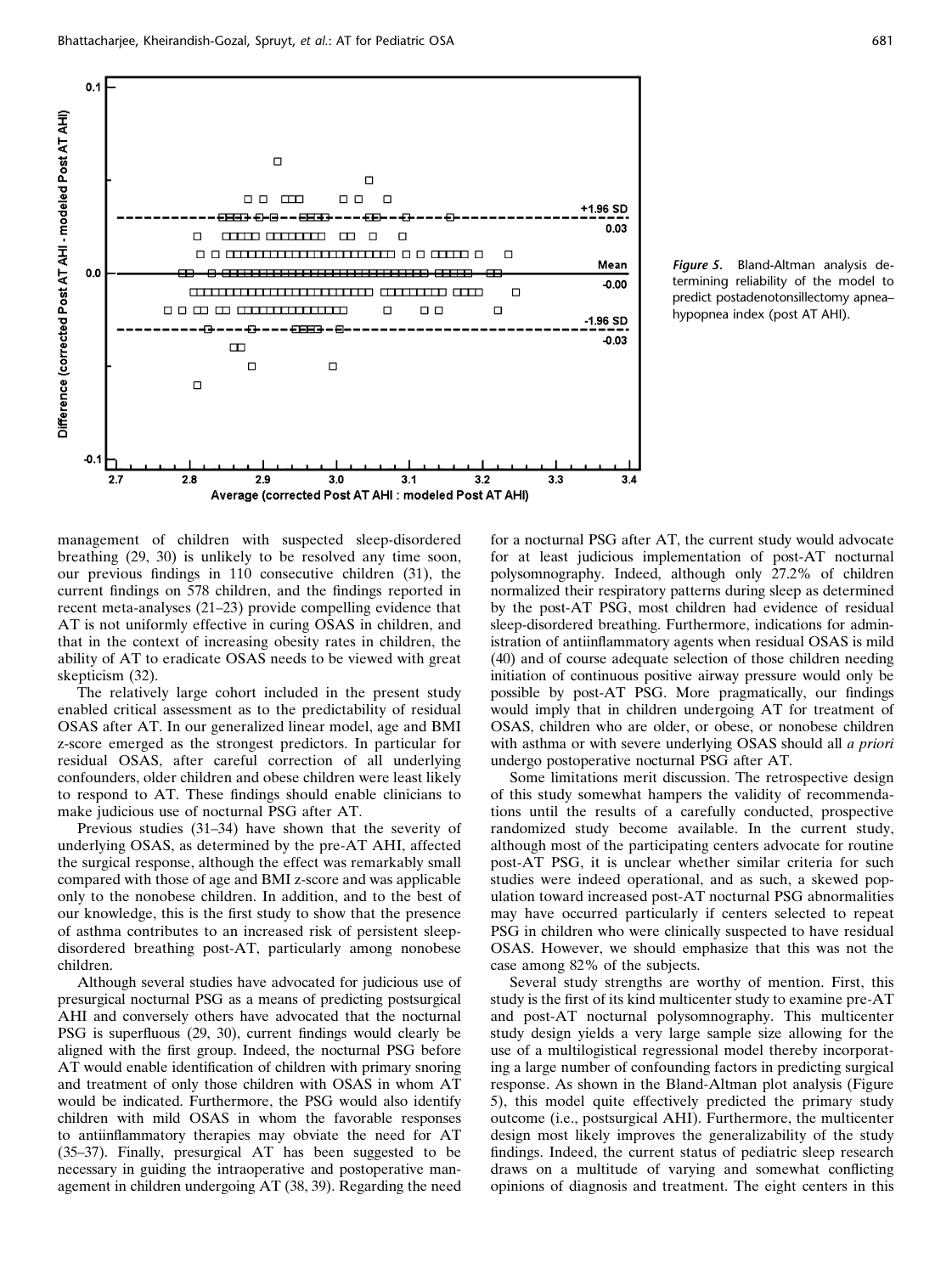study used various methods of conducting nocturnal PSG, used different software to score studies, and also were likely to implement relatively different criteria while scoring events in the PSG record. Intentionally, no interscore reliability was ascertained in this study to incorporate best the real-life diversity in the practice of pediatric sleep medicine across centers. In addition, one would assume that different surgical indications and operative techniques also existed among the eight centers. Application of a multicenter study design attempted to incorporate current practice variations, thereby establishing external validity in the study conclusions. Of course, the uneven distribution of sample size among the various centers may bias the outcomes and more pronouncedly reflect findings originating from centers that contributed larger numbers of subjects.

Notwithstanding the aforementioned considerations, our study suggests that AT is associated with significant improvements in sleep-disordered breathing in most children. However, older children, obese children, and nonobese children with either severe OSAS or with asthma are at an increased risk for residual OSAS. Under such circumstances and until the results of prospective multicenter studies become available, pre-AT and post-AT sleep studies should be conducted, at least among the high-risk groups identified herein.

Author Disclosure: R.B. received \$10,001–\$50,000 from Jazz Pharmaceuticals in industry-sponsored grants for the Sleep Research Fellowship (Trainees). L.K-G. received more than \$100,001 from Merck Company in industry-sponsored grants as an investigator-initiated award. K.S. does not have a financial relationship with a commercial entity that has an interest in the subject of this manuscript. R.B.M. received \$1,001–\$5,000 from Arthrocare in consultancy fees and \$1,001–\$5,000 from Alcon in lecture fees. J.P. does not have a financial relationship with a commercial entity that has an interest in the subject of this manuscript. N.S. received \$5,001–\$10,000 from the NIH in sponsored grants. A.G.K. does not have a financial relationship with a commercial entity that has an interest in the subject of this manuscript. D.S. does not have a financial relationship with a commercial entity that has an interest in the subject of this manuscript. M.S. received \$1,001–\$5,000 from the NIH and \$1,001–\$5,000 from the CDC in sponsored research grants. L.J.B. received \$5,001–\$10,000 for serving as an expert witness for various law firms; \$10,001–\$50,000 from Cephalon Inc. in industry-sponsored grants; holds, as part of an investment portfolio, small amounts of stock in some large drug and medical supply companies (these include Merck, Pfizer, CVS, Novartis, Sanofi-Aventis, Glaxo, Cardinal Health, Genzyme, and Stryker); \$10,001–\$50,000 from the NIH in sponsored grants; and \$5,001–\$10,000 from ACCP and \$1,001–\$5,000 from the NJ Sleep Society in lecture fees. C.L.M. received more than \$100,001 from Philips Respironics in industry-sponsored grants for support for investigator-initiated research; \$1,001–\$5,000 from Elsevier publishers in royalties (for serving on an editorial board) and up to \$1,000 from Taylor & Francis publishers in book royalties; and more than \$100,001 from the NIH in grant support. S.S. does not have a financial relationship with a commercial entity that has an interest in the subject of this manuscript. R.A. does not have a financial relationship with a commercial entity that has an interest in the subject of this manuscript. S.L.V. does not have a financial relationship with a commercial entity that has an interest in the subject of this manuscript. D.G. received \$10,001–\$50,000 from Galleon Pharmaceuticals as a consultant on respiratory control and \$5,001– \$10,000 from Merck Company for lectures on pediatric asthma.

#### References

- 1. Lumeng JC, Chervin RD. Epidemiology of pediatric obstructive sleep apnea. Proc Am Thorac Soc 2008;5:242–252.
- 2. Ali NJ, Pitson DJ, Stradling JR. Snoring, sleep disturbance, and behaviour in 4–5 year olds. Arch Dis Child 1993;68:360–366.
- 3. Gislason T, Benediktsdottir B. Snoring, apneic episodes, and nocturnal hypoxemia among children 6 months to 6 years old. An epidemiologic study of lower limit of prevalence. Chest 1995;107:963–966.
- 4. Montgomery-Downs HE, O'Brien LM, Holbrook CR, Gozal D. Snoring and sleep-disordered breathing in young children: subjective and objective correlates. Sleep 2004;27:87–94.
- 5. Ferreira AM, Clemente V, Gozal D, Gomes A, Pissarra C, Cesar H, Coelho I, Silva CF, Azevedo MH. Snoring in portuguese primary school children. Pediatrics 2000;106:E64.
- 6. O'Brien LM, Holbrook CR, Mervis CB, Klaus CJ, Bruner JL, Raffield TJ, Rutherford J, Mehl RC, Wang M, Tuell A, et al. Sleep and neurobehavioral characteristics of 5- to 7-year-old children with

parentally reported symptoms of attention-deficit/hyperactivity disorder. Pediatrics 2003;111:554–563.

- 7. Tarasiuk A, Greenberg-Dotan S, Simon-Tuval T, Freidman B, Goldbart AD, Tal A, Reuveni H. Elevated morbidity and health care use in children with obstructive sleep apnea syndrome. Am J Respir Crit Care Med 2007;175:55–61.
- 8. Gozal D. Sleep-disordered breathing and school performance in children. Pediatrics 1998;102:616–620.
- 9. Gozal D, Crabtree VM, Sans Capdevila O, Witcher LA, Kheirandish-Gozal L. C-reactive protein, obstructive sleep apnea, and cognitive dysfunction in school-aged children. Am J Respir Crit Care Med 2007; 176:188–193.
- 10. Sans Capdevila O, Crabtree VM, Kheirandish-Gozal L, Gozal D. Increased morning brain natriuretic peptide levels in children with nocturnal enuresis and sleep-disordered breathing: a communitybased study. Pediatrics 2008;121:e1208–e1214.
- 11. Amin RS, Carroll JL, Jeffries JL, Grone C, Bean JA, Chini B, Bokulic R, Daniels SR. Twenty-four-hour ambulatory blood pressure in children with sleep-disordered breathing. Am J Respir Crit Care Med 2004;169:950–956.
- 12. Marcus CL, Greene MG, Carroll JL. Blood pressure in children with obstructive sleep apnea. Am J Respir Crit Care Med 1998;157:1098– 1103.
- 13. Tal A, Leiberman A, Margulis G, Sofer S. Ventricular dysfunction in children with obstructive sleep apnea: radionuclide assessment. Pediatr Pulmonol 1988;4:139–143.
- 14. Amin R, Somers VK, McConnell K, Willging P, Myer C, Sherman M, McPhail G, Morgenthal A, Fenchel M, Bean J, et al. Activity-adjusted 24-hour ambulatory blood pressure and cardiac remodeling in children with sleep disordered breathing. Hypertension 2008;51:84–91.
- 15. Gozal D, Lipton AJ, Jones KL. Circulating vascular endothelial growth factor levels in patients with obstructive sleep apnea. Sleep 2002;25: 59–65.
- 16. Gozal D, Kheirandish-Gozal L, Serpero LD, Sans Capdevila O, Dayyat E. Obstructive sleep apnea and endothelial function in school-aged nonobese children: effect of adenotonsillectomy. Circulation 2007; 116:2307–2314.
- 17. Marcus CL, McColley SA, Carroll JL, Loughlin GM, Smith PL, Schwartz AR. Upper airway collapsibility in children with obstructive sleep apnea syndrome. J Appl Physiol 1994;77:918–924.
- 18. Arens R, Marcus CL. Pathophysiology of upper airway obstruction: a developmental perspective. Sleep 2004;27:997–1019.
- 19. Brooks LJ, Stephens BM, Bacevice AM. Adenoid size is related to severity but not the number of episodes of obstructive apnea in children. J Pediatr 1998;132:682–686.
- 20. Schechter MS. Technical report: diagnosis and management of childhood obstructive sleep apnea syndrome. Pediatrics 2002;109:e69.
- 21. Brietzke SE, Gallagher D. The effectiveness of tonsillectomy and adenoidectomy in the treatment of pediatric obstructive sleep apnea/hypopnea syndrome: a meta-analysis. Otolaryngol Head Neck Surg 2006;134:979–984.
- 22. Friedman M, Wilson M, Lin HC, Chang HW. Updated systematic review of tonsillectomy and adenoidectomy for treatment of pediatric obstructive sleep apnea/hypopnea syndrome. Otolaryngol Head Neck Surg 2009;140:800–808.
- 23. Costa DJ, Mitchell R. Adenotonsillectomy for obstructive sleep apnea in obese children: a meta-analysis. Otolaryngol Head Neck Surg 2009; 140:455–460.
- 24. Standards and indications for cardiopulmonary sleep studies in children. American Thoracic Society. Am J Respir Crit Care Med 1996;153:866–878.
- 25. Montgomery-Downs HE, O'Brien LM, Gulliver TE, Gozal D. Polysomnographic characteristics in normal preschool and early schoolaged children. Pediatrics 2006;117:741–753.
- 26. Iber C, Ancoli-Israel S, Chesson AL Jr, Quan SF. The AASM manual for the scoring of sleep and associated events. American Academy of Sleep Medicine; 2007.
- 27. EEG arousals: Scoring rules and examples: a preliminary report from the Sleep Disorders Atlas Task Force of the American Sleep Disorders Association. Sleep 1992;15:173–184.
- 28. Traeger N, Schultz B, Pollock AN, Mason T, Marcus CL, Arens R. Polysomnographic values in children 2–9 years old: additional data and review of the literature. Pediatr Pulmonol 2005;40:22–30.
- 29. Friedman NR. Polysomnography should not be required both before and after adenotonsillectomy for childhood sleep disordered breathing. J Clin Sleep Med 2007;3:678–680.